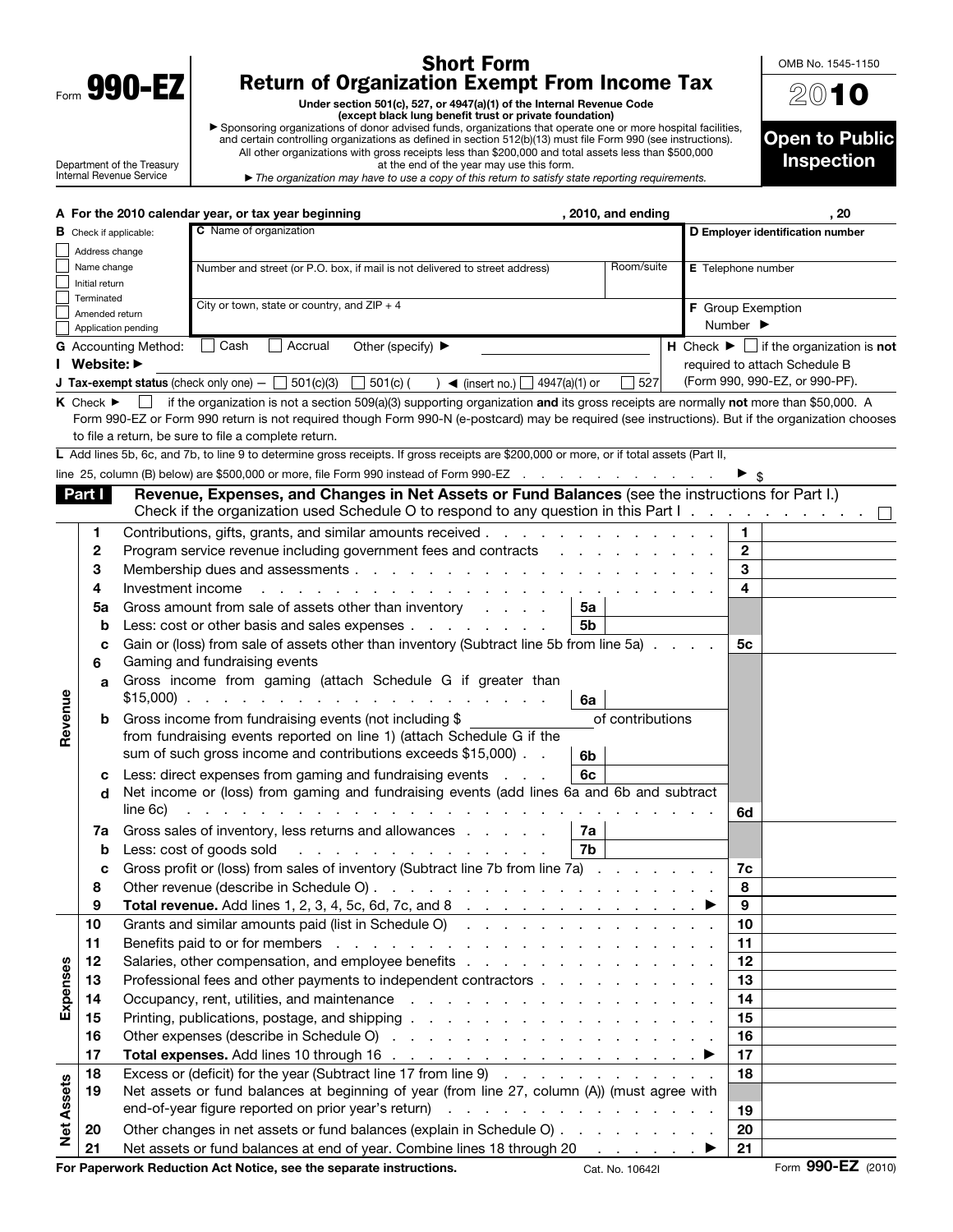|          | Form 990-EZ (2010)                                                                                                                                                                                                                                                                             |                                                                |                                                   |                                                                           |            |                                                                                                     | Page 2 |
|----------|------------------------------------------------------------------------------------------------------------------------------------------------------------------------------------------------------------------------------------------------------------------------------------------------|----------------------------------------------------------------|---------------------------------------------------|---------------------------------------------------------------------------|------------|-----------------------------------------------------------------------------------------------------|--------|
|          | <b>Balance Sheets.</b> (see the instructions for Part II.)<br>Part II                                                                                                                                                                                                                          |                                                                |                                                   |                                                                           |            |                                                                                                     |        |
|          | Check if the organization used Schedule O to respond to any question in this Part II.                                                                                                                                                                                                          |                                                                |                                                   |                                                                           |            |                                                                                                     |        |
|          |                                                                                                                                                                                                                                                                                                |                                                                |                                                   | (A) Beginning of year                                                     |            | (B) End of year                                                                                     |        |
| 22<br>23 | Cash, savings, and investments<br>Land and buildings                                                                                                                                                                                                                                           |                                                                |                                                   |                                                                           | 22<br>23   |                                                                                                     |        |
| 24       | Other assets (describe in Schedule O)                                                                                                                                                                                                                                                          |                                                                |                                                   |                                                                           | 24         |                                                                                                     |        |
| 25       | Total assets                                                                                                                                                                                                                                                                                   |                                                                |                                                   |                                                                           | 25         |                                                                                                     |        |
| 26       | Total liabilities (describe in Schedule O)                                                                                                                                                                                                                                                     | and a state of                                                 |                                                   |                                                                           | 26         |                                                                                                     |        |
| 27       | Net assets or fund balances (line 27 of column (B) must agree with line 21)                                                                                                                                                                                                                    |                                                                |                                                   |                                                                           | 27         |                                                                                                     |        |
| Part III | Statement of Program Service Accomplishments (see the instructions for Part III.)<br>Check if the organization used Schedule O to respond to any question in this Part III                                                                                                                     |                                                                |                                                   |                                                                           |            | <b>Expenses</b><br>(Required for section                                                            |        |
|          | What is the organization's primary exempt purpose?<br>Describe what was achieved in carrying out the organization's exempt purposes. In a clear and concise manner, describe<br>the services provided, the number of persons benefited, and other relevant information for each program title. |                                                                |                                                   |                                                                           |            | 501(c)(3) and 501(c)(4)<br>organizations and section<br>4947(a)(1) trusts; optional<br>for others.) |        |
| 28       |                                                                                                                                                                                                                                                                                                |                                                                |                                                   |                                                                           |            |                                                                                                     |        |
|          |                                                                                                                                                                                                                                                                                                |                                                                |                                                   |                                                                           |            |                                                                                                     |        |
| 29       | (Grants \$                                                                                                                                                                                                                                                                                     | If this amount includes foreign grants, check here             |                                                   |                                                                           | <b>28a</b> |                                                                                                     |        |
|          |                                                                                                                                                                                                                                                                                                |                                                                |                                                   |                                                                           |            |                                                                                                     |        |
| 30       | (Grants \$                                                                                                                                                                                                                                                                                     | If this amount includes foreign grants, check here             |                                                   |                                                                           | 29a        |                                                                                                     |        |
|          |                                                                                                                                                                                                                                                                                                |                                                                |                                                   |                                                                           |            |                                                                                                     |        |
|          | (Grants \$<br>31 Other program services (describe in Schedule O)                                                                                                                                                                                                                               | If this amount includes foreign grants, check here             |                                                   |                                                                           | 30a        |                                                                                                     |        |
|          | (Grants \$                                                                                                                                                                                                                                                                                     | ) If this amount includes foreign grants, check here           |                                                   |                                                                           | 31a        |                                                                                                     |        |
|          | 32 Total program service expenses (add lines 28a through 31a)                                                                                                                                                                                                                                  |                                                                |                                                   |                                                                           | 32         |                                                                                                     |        |
|          | List of Officers, Directors, Trustees, and Key Employees. List each one even if not compensated. (see the instructions for Part IV.)<br>Part IV                                                                                                                                                |                                                                |                                                   |                                                                           |            |                                                                                                     |        |
|          | Check if the organization used Schedule O to respond to any question in this Part IV                                                                                                                                                                                                           |                                                                |                                                   |                                                                           |            |                                                                                                     |        |
|          | (a) Name and address                                                                                                                                                                                                                                                                           | (b) Title and average<br>hours per week<br>devoted to position | (c) Compensation<br>(If not paid,<br>$enter -0-1$ | (d) Contributions to<br>employee benefit plans &<br>deferred compensation |            | (e) Expense<br>account and<br>other allowances                                                      |        |
|          |                                                                                                                                                                                                                                                                                                |                                                                |                                                   |                                                                           |            |                                                                                                     |        |
|          |                                                                                                                                                                                                                                                                                                |                                                                |                                                   |                                                                           |            |                                                                                                     |        |
|          |                                                                                                                                                                                                                                                                                                |                                                                |                                                   |                                                                           |            |                                                                                                     |        |
|          |                                                                                                                                                                                                                                                                                                |                                                                |                                                   |                                                                           |            |                                                                                                     |        |
|          |                                                                                                                                                                                                                                                                                                |                                                                |                                                   |                                                                           |            |                                                                                                     |        |
|          |                                                                                                                                                                                                                                                                                                |                                                                |                                                   |                                                                           |            |                                                                                                     |        |
|          |                                                                                                                                                                                                                                                                                                |                                                                |                                                   |                                                                           |            |                                                                                                     |        |
|          |                                                                                                                                                                                                                                                                                                |                                                                |                                                   |                                                                           |            |                                                                                                     |        |
|          |                                                                                                                                                                                                                                                                                                |                                                                |                                                   |                                                                           |            |                                                                                                     |        |
|          |                                                                                                                                                                                                                                                                                                |                                                                |                                                   |                                                                           |            |                                                                                                     |        |
|          |                                                                                                                                                                                                                                                                                                |                                                                |                                                   |                                                                           |            |                                                                                                     |        |
|          |                                                                                                                                                                                                                                                                                                |                                                                |                                                   |                                                                           |            |                                                                                                     |        |
|          |                                                                                                                                                                                                                                                                                                |                                                                |                                                   |                                                                           |            |                                                                                                     |        |
|          |                                                                                                                                                                                                                                                                                                |                                                                |                                                   |                                                                           |            |                                                                                                     |        |
|          |                                                                                                                                                                                                                                                                                                |                                                                |                                                   |                                                                           |            |                                                                                                     |        |
|          |                                                                                                                                                                                                                                                                                                |                                                                |                                                   |                                                                           |            |                                                                                                     |        |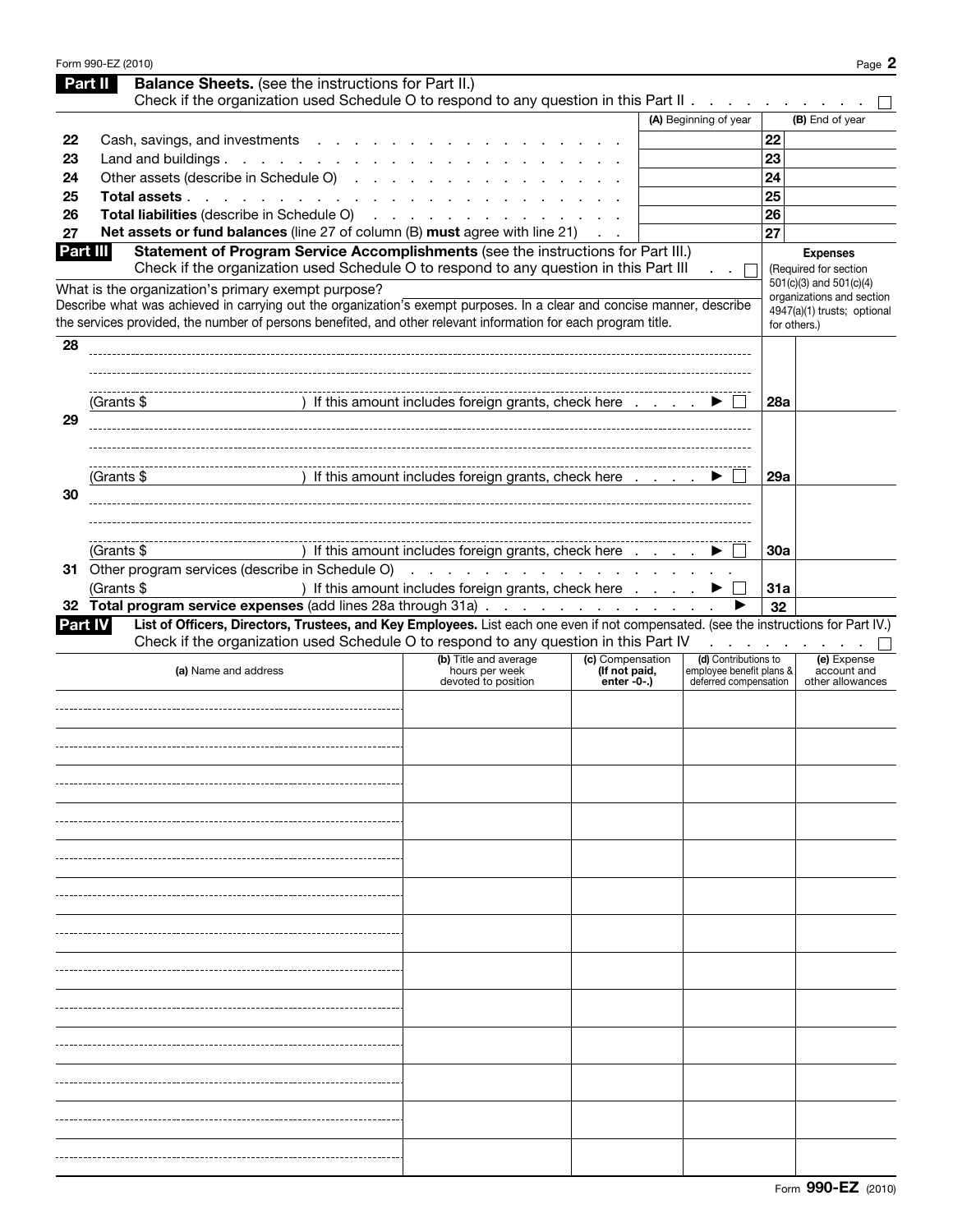|               | Form 990-EZ (2010)                                                                                                                                                                                                                                                                                                                                                             |                 |            | Page 3 |
|---------------|--------------------------------------------------------------------------------------------------------------------------------------------------------------------------------------------------------------------------------------------------------------------------------------------------------------------------------------------------------------------------------|-----------------|------------|--------|
| <b>Part V</b> | Other Information (Note the statement requirements in the instructions for Part V.)<br>Check if the organization used Schedule O to respond to any question in this Part V                                                                                                                                                                                                     |                 |            |        |
|               |                                                                                                                                                                                                                                                                                                                                                                                |                 | <b>Yes</b> | No     |
| 33            | Did the organization engage in any activity not previously reported to the IRS? If "Yes," provide a detailed                                                                                                                                                                                                                                                                   | 33              |            |        |
| 34            | Were any significant changes made to the organizing or governing documents? If "Yes," attach a conformed<br>copy of the amended documents if they reflect a change to the organization's name. Otherwise, explain the<br>change on Schedule O (see instructions)<br>$\mathbf{L} = \mathbf{L}$<br>and a state of the state of the state of                                      | 34              |            |        |
| 35            | If the organization had income from business activities, such as those reported on lines 2, 6a, and 7a (among others), but<br>not reported on Form 990-T, explain in Schedule O why the organization did not report the income on Form 990-T.                                                                                                                                  |                 |            |        |
| а             | Did the organization have unrelated business gross income of \$1,000 or more or was it a section 501(c)(4),<br>501(c)(5), or 501(c)(6) organization subject to section 6033(e) notice, reporting, and proxy tax requirements?                                                                                                                                                  | <b>35a</b>      |            |        |
| b<br>36       | If "Yes," has it filed a tax return on Form 990-T for this year (see instructions)?<br>Did the organization undergo a liquidation, dissolution, termination, or significant disposition of net assets                                                                                                                                                                          | 35 <sub>b</sub> |            |        |
| 37a           | during the year? If "Yes," complete applicable parts of Schedule N<br>and a state<br>Enter amount of political expenditures, direct or indirect, as described in the instructions. $\blacktriangleright$   37a                                                                                                                                                                 | 36              |            |        |
| b             |                                                                                                                                                                                                                                                                                                                                                                                | 37 <sub>b</sub> |            |        |
| 38a           | Did the organization borrow from, or make any loans to, any officer, director, trustee, or key employee or were<br>any such loans made in a prior year and still outstanding at the end of the tax year covered by this return?                                                                                                                                                | 38a             |            |        |
| b<br>39       | If "Yes," complete Schedule L, Part II and enter the total amount involved<br>38b<br>Section 501(c)(7) organizations. Enter:                                                                                                                                                                                                                                                   |                 |            |        |
| а             | Initiation fees and capital contributions included on line 9<br><b>39a</b>                                                                                                                                                                                                                                                                                                     |                 |            |        |
| b<br>40a      | Gross receipts, included on line 9, for public use of club facilities<br>39 <sub>b</sub><br>and a state of the state of the<br>Section 501(c)(3) organizations. Enter amount of tax imposed on the organization during the year under:                                                                                                                                         |                 |            |        |
|               | section 4911 ▶<br>; section $4912 \blacktriangleright$<br>; section 4955 $\blacktriangleright$                                                                                                                                                                                                                                                                                 |                 |            |        |
| b             | Section 501(c)(3) and 501(c)(4) organizations. Did the organization engage in any section 4958 excess benefit<br>transaction during the year, or did it engage in an excess benefit transaction in a prior year that has not been                                                                                                                                              |                 |            |        |
|               | reported on any of its prior Forms 990 or 990-EZ? If "Yes," complete Schedule L, Part I.<br>and the control                                                                                                                                                                                                                                                                    | 40b             |            |        |
| c             | Section 501(c)(3) and 501(c)(4) organizations. Enter amount of tax imposed on<br>organization managers or disqualified persons during the year under sections 4912,<br>4955, and 4958.                                                                                                                                                                                         |                 |            |        |
| d             | Section 501(c)(3) and 501(c)(4) organizations. Enter amount of tax on line 40c<br>reimbursed by the organization<br>and the company of the company of                                                                                                                                                                                                                          |                 |            |        |
| е             | All organizations. At any time during the tax year, was the organization a party to a prohibited tax shelter<br>transaction? If "Yes," complete Form 8886-T.                                                                                                                                                                                                                   | 40e             |            |        |
| 41            | List the states with which a copy of this return is filed. $\blacktriangleright$                                                                                                                                                                                                                                                                                               |                 |            |        |
| 42а           | Telephone no. $\blacktriangleright$                                                                                                                                                                                                                                                                                                                                            |                 |            |        |
|               | $7IP + 4$<br>Located at $\blacktriangleright$<br><b>b</b> At any time during the calendar year, did the organization have an interest in or a signature or other authority                                                                                                                                                                                                     |                 |            |        |
|               | over a financial account in a foreign country (such as a bank account, securities account, or other financial                                                                                                                                                                                                                                                                  | 42 <sub>b</sub> |            | Yes No |
|               | If "Yes," enter the name of the foreign country: ▶                                                                                                                                                                                                                                                                                                                             |                 |            |        |
|               | See the instructions for exceptions and filing requirements for Form TD F 90-22.1, Report of Foreign Bank<br>and Financial Accounts.                                                                                                                                                                                                                                           |                 |            |        |
|               | At any time during the calendar year, did the organization maintain an office outside of the U.S.?<br>If "Yes," enter the name of the foreign country: ▶                                                                                                                                                                                                                       | 42c             |            |        |
| 43            | Section 4947(a)(1) nonexempt charitable trusts filing Form 990-EZ in lieu of Form 1041-Check here<br>and enter the amount of tax-exempt interest received or accrued during the tax year $\ldots$ , $\blacktriangleright$   43                                                                                                                                                 |                 |            |        |
|               |                                                                                                                                                                                                                                                                                                                                                                                |                 |            |        |
|               |                                                                                                                                                                                                                                                                                                                                                                                |                 | Yes No     |        |
| 44a           | Did the organization maintain any donor advised funds during the year? If "Yes," Form 990 must be                                                                                                                                                                                                                                                                              | 44a             |            |        |
| b             | Did the organization operate one or more hospital facilities during the year? If "Yes," Form 990 must be<br>completed instead of Form 990-EZ<br>and the company of the company of the company of the company of the company of the company of the company of the company of the company of the company of the company of the company of the company of the company of the comp | 44b             |            |        |
| c             | Did the organization receive any payments for indoor tanning services during the year?                                                                                                                                                                                                                                                                                         | 44c             |            |        |
| d             | If "Yes" to line 44c, has the organization filed a Form 720 to report these payments? If "No," provide an                                                                                                                                                                                                                                                                      |                 |            |        |
|               |                                                                                                                                                                                                                                                                                                                                                                                | 44d             |            |        |

|  | Form 990-EZ (2010) |  |
|--|--------------------|--|
|--|--------------------|--|